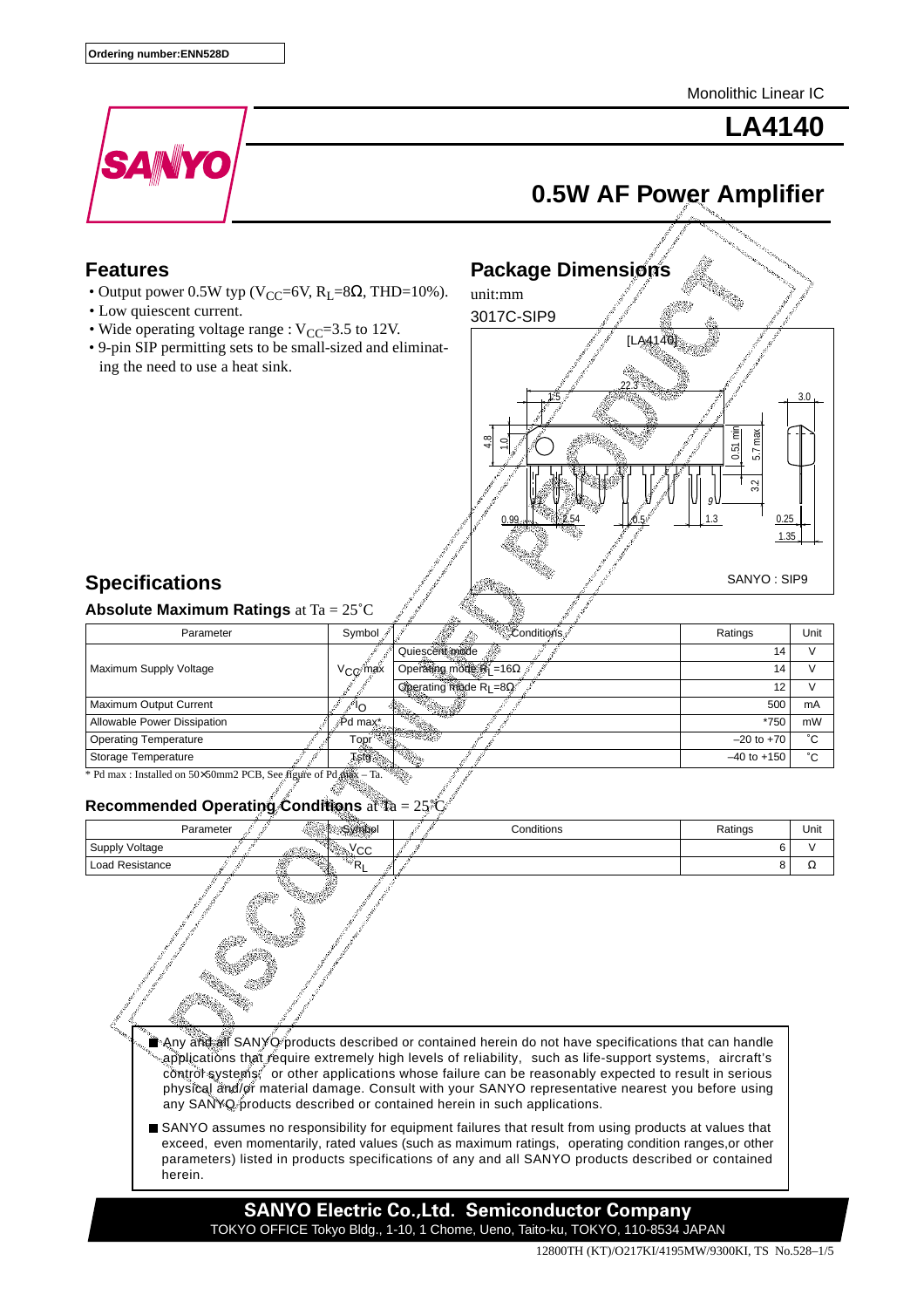|  | <b>Operating Characteristics</b> at Ta = 25°C, V <sub>CC</sub> =6V, R <sub>L</sub> =8 $\Omega$ , Rg=600 $\Omega$ , R <sub>f</sub> =47 $\Omega$ , f=1kHz |
|--|---------------------------------------------------------------------------------------------------------------------------------------------------------|
|--|---------------------------------------------------------------------------------------------------------------------------------------------------------|

| Parameter                        | Symbol           | Conditions                                    | Ratings              |                                                      |     | Unit |
|----------------------------------|------------------|-----------------------------------------------|----------------------|------------------------------------------------------|-----|------|
|                                  |                  |                                               | min                  | typ                                                  | max |      |
| Quiescent Current                | <sup>I</sup> CCO |                                               |                      |                                                      |     | mA   |
| Voltage Gain                     | VG               |                                               | 47                   | 50                                                   | 52  | dB   |
| <b>Output Power</b>              | Po               | $THD=1%$                                      | 0.45                 | $^{\mathrm{W}}\!\circ_{\mathrm{W}_{\mathrm{L}}} 0.5$ |     |      |
| <b>Total Harmonic Distortion</b> | <b>THD</b>       | Po=100mW                                      |                      | <b>Company</b><br>0.3.                               | 1.0 | %    |
| Input Resistance                 |                  |                                               |                      | 15k.,                                                |     | Ω    |
| Output Noise Voltage             | $V_{\rm NI}$     | Rg=10k $\Omega$ , via filter of 50Hz to 20kHz | and the state of the | 0.4                                                  |     | mV   |

### **Equivalent Circuit**



### **Notice for Using IC**

- (1) Maximum Ratings Enough margin converting supply voltage drifting should be prepared and disigning over maximum ratings should be absolutely avoided because operation near these ratings causes going across the ratings and leading to destruction.
- (2) Terminating Pins

Turning the circuit on leaving pin to pin of IC shorted causes destruction of failure. Turn on ascertaining that solder has never shorted pins when setting IC to printed board.

(3) Location

When used in a radio receiver, IC is designed to locate apart from a bar antenua enough. (4) Printed Pattern Designing

As designing a printed pattern, lines of power supply, output adn ground are to be widely short and pattern and peripheral parts are considerably set not to feedback from output to input.

Also, a capacitor C8 at power line, C5 and C9 of anti-oscillator are to be arranged near to pins of IC.

## **Application**

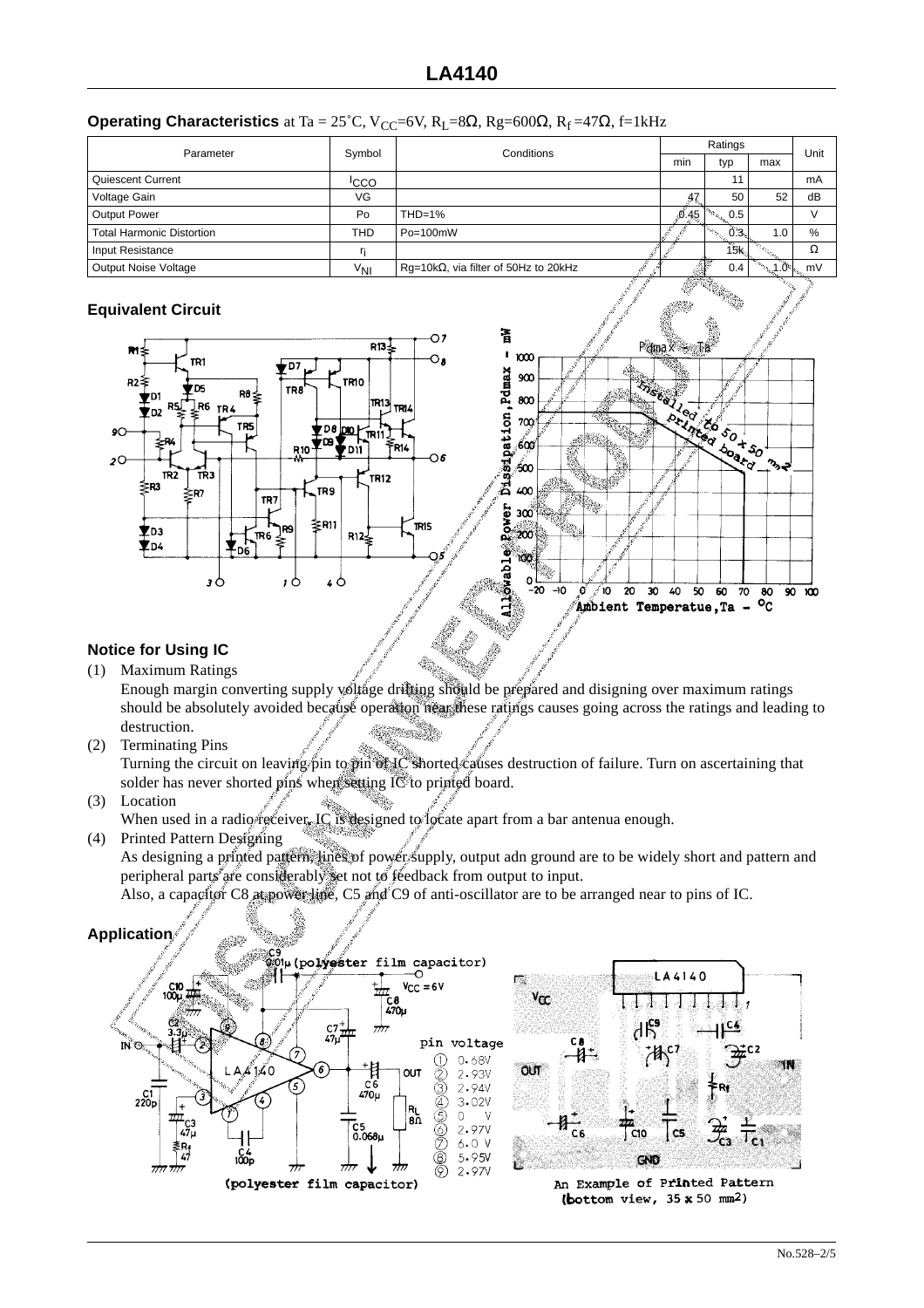[Peripheral Parts]

- C1, 220pF : Anti-noise capacitor.
- C2, 3.3µF : Coupling capacitor. Large C2 makes operating noise of variable resistor large. Small one makes frequency response of low frequency range narrow.
- C3, 47 $\mu$ F: Feedback capacitor. Small C3 makes the starting time short, but frequency response of low range narrow.
- C4, 100pF : For frequency response adjusting of high range, but excessive small one is apt to oscillate.
- C5, 0.068µF : For anti-oscillation. Polyester film capacitor is available which has good thermal and high frequency characteristics.
- C6, 470 $\mu$ F : Output capacitor. It deciders power of low frequency.
- C7, 47µF : Bootstrap capacitor. Excssive small C7 causes wave from clipping point to be unbalanced at low frequency range.
- C8, 470 $\mu$ F: Filter capacitor.
- C9, 0.01µF : Anti-oscillation. Polyester film capacitor is available.
- C10, 100µF : Filter capacitor. Rejects power line hum. Small C10 decreases ripple rejection ratio.
- R<sub>f</sub>, 47Ω : Decides voltage gain. Closed loop voltage gain is nearly calculated as follows. But about ±3dB tolerance should be prepared owing to scatter of internal resistance of  $\mathbb{R}^n$ .

VG=20 log (15000/R<sub>f</sub> [Ω]) [dB]

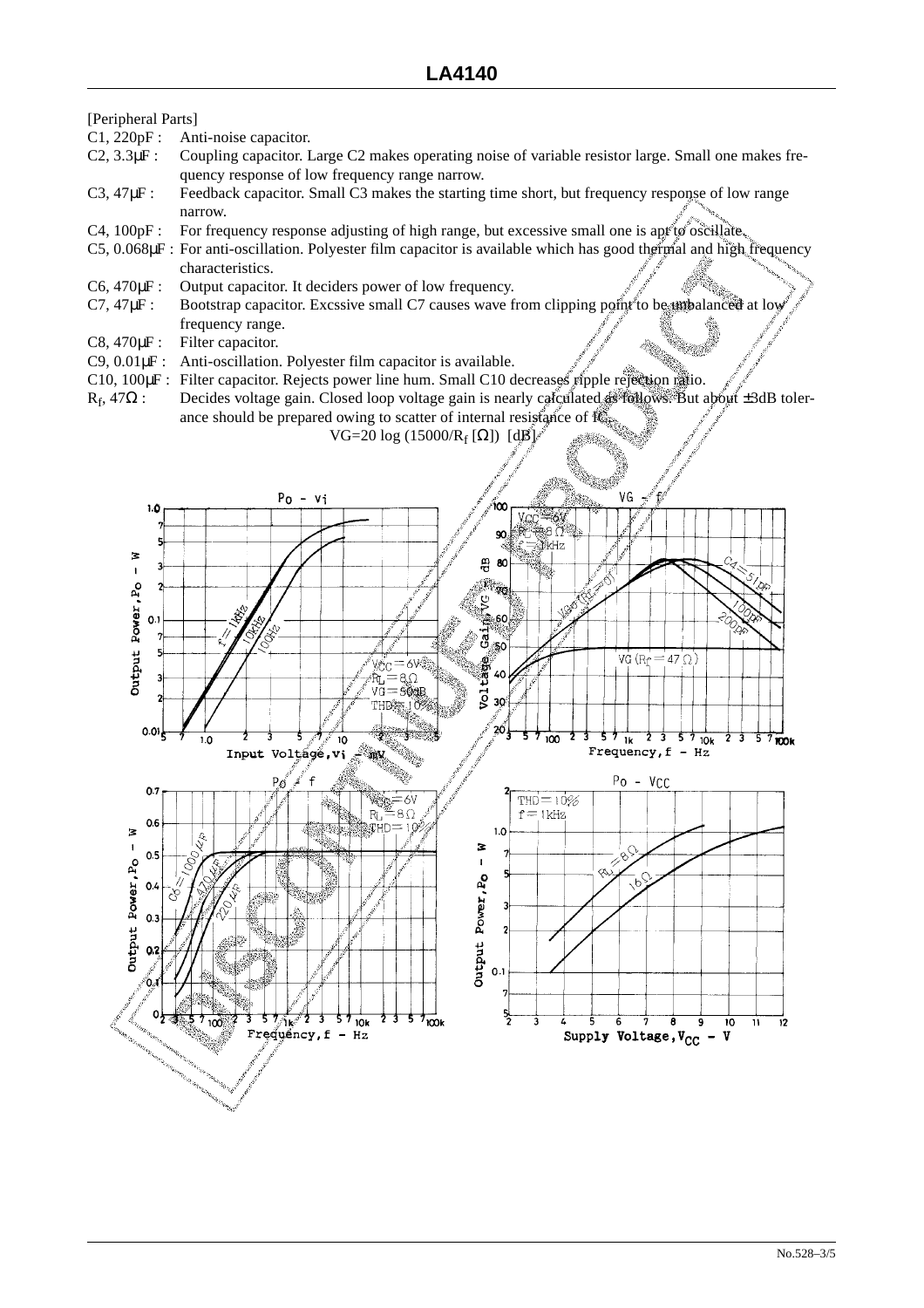